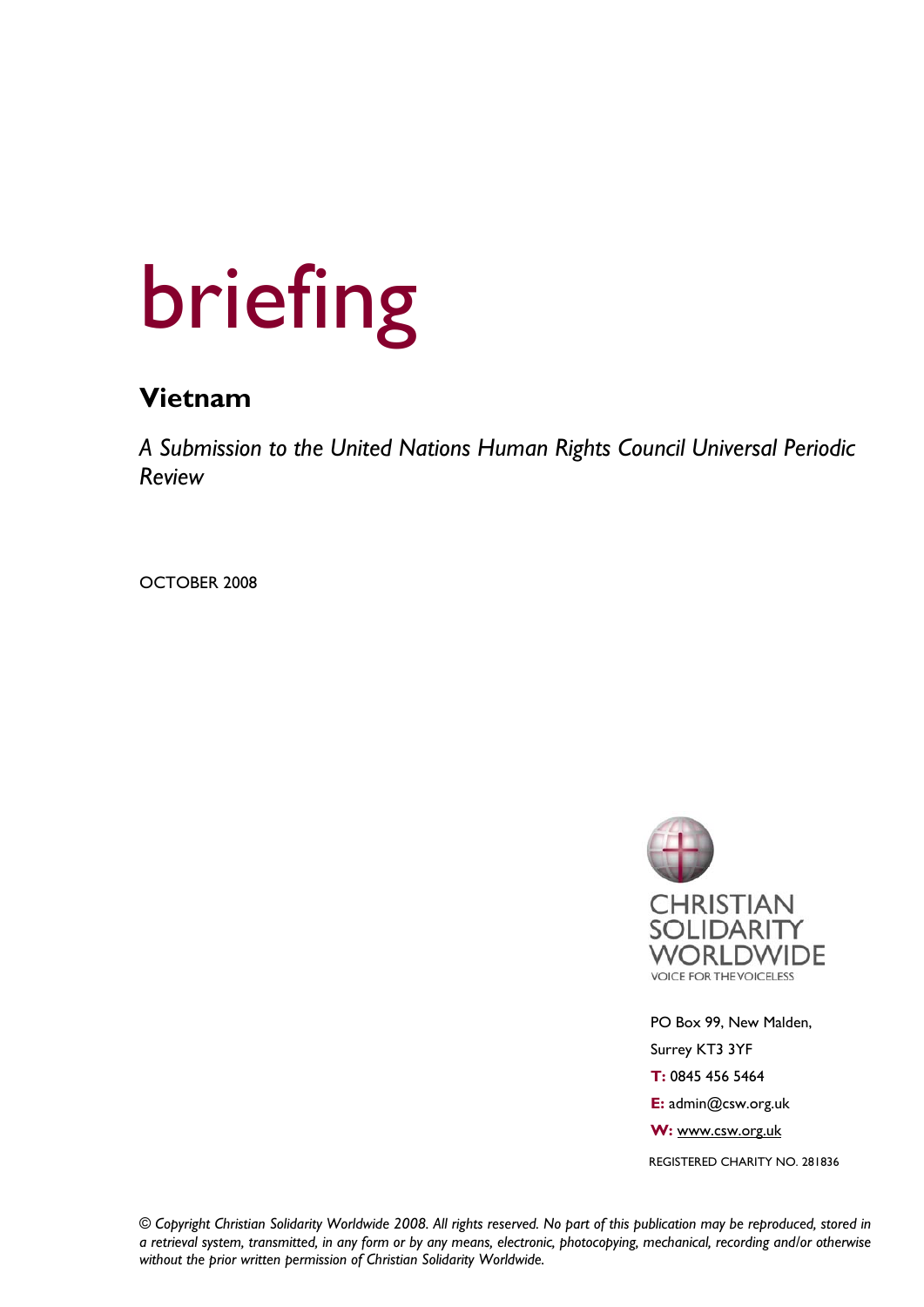### **Table of contents:**

| 2.1.<br>2.2.<br>2.3.               |  |  |
|------------------------------------|--|--|
| 2.4.<br>3.<br>3.1.<br>3.2.<br>3.3. |  |  |
| 4.                                 |  |  |
| 5.                                 |  |  |
|                                    |  |  |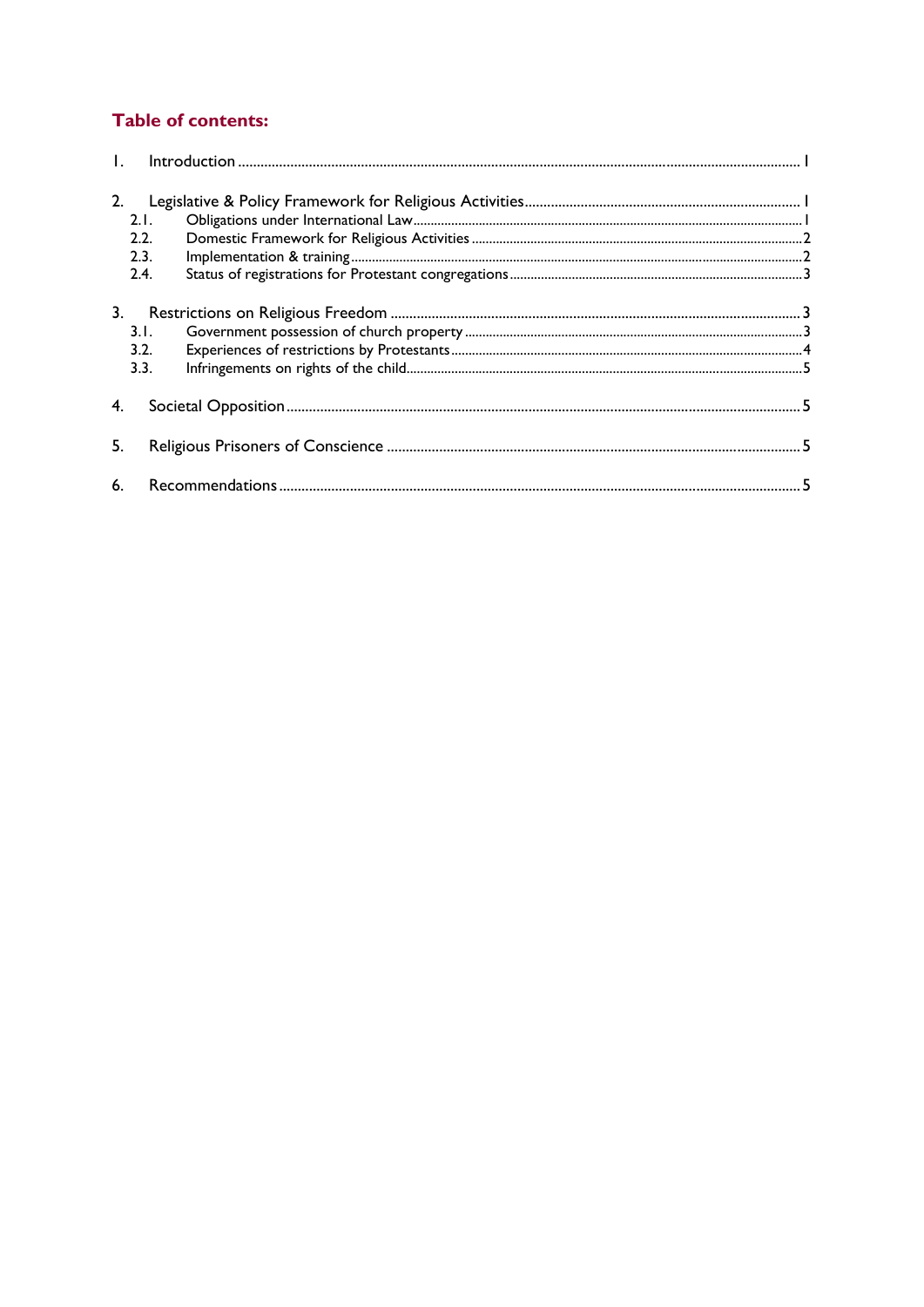#### **1. Introduction**

Christian Solidarity Worldwide (CSW), a human rights organisation specialising in religious freedom, wishes to draw the attention of the OHCHR to continued infringements of religious freedom in Vietnam, in terms of the limits to freedoms enshrined in legislation, the actual implementation of this legislation, and centrally- and locally-mediated restrictions on religious activities. These infringements should be considered in the context of Vietnam's obligations under international law to respect human rights.

A period of international ascendancy for Vietnam since 2006 has seen some corresponding improvements in the area of religious freedom. However, it is now acknowledged by church leaders that since Vietnam gained entry to the World Trade Organisation (WTO) and joined the UN Security Council, progress has slowed considerably and the registration of local church congregations has almost reached a standstill. Responses to protracted requests from the Roman Catholic Church and South Evangelical Church of Vietnam (ECVN-S) for the return of confiscated properties have been met with no constructive response, and a key Roman Catholic site was demolished on 19 September 2008 following extended peaceful protests by Catholics.

This submission is focused primarily on the experiences of Protestant Christian leaders. Protestants, particularly among ethnic minority groups in the border regions of northern and central Vietnam, have experienced some of the most significant violations of religious freedom, and Protestantism has also been the focus of specific recent legislation introduced by the government.

#### **2. Legislative & Policy Framework for Religious Activities**

#### *2.1. Obligations under International Law*

Vietnam is a party to the International Covenant on Civil and Political Rights (ICCPR).1 Article 18 provides that, 'Everyone shall have the right to freedom of thought, conscience and religion. This right shall include freedom to have or to adopt a religion or belief of his choice, and freedom, either individually or in community with others and in public or in private, to manifest his religion or belief in worship, observance, practice and teaching.' Article 21 protects the right of 'peaceful assembly', while discrimination based on religion is proscribed and effective protection against discrimination guaranteed in Article 26. Article 27 protects the freedom of ethnic minorities to practise their own religion. Vietnam has also acceded to the International Convention on the Elimination of All Forms of Racial Discrimination, Article 18(d)(vii) of which protects the 'right to freedom of thought, conscience and religion' for all, without distinction as to racial origin, which is also relevant to the religious freedom of ethnic minorities. Additionally, Vietnam has ratified the Convention on the Rights of the Child (CRC).2 Article 2 specifies that a state must take measures to ensure that a child faces no discrimination on the basis of beliefs held by his/her parents. Article 14 guarantees the right of a child to 'freedom of thought, conscience and religion', and freedom to manifest his/her religious beliefs. Article 17 requires that a child have access to resources aimed at promoting his/her spiritual wellbeing; Article 27 provides for a standard of living adequate to a child's spiritual development, and Article 30 for a child belonging to an ethnic minority to profess and practise a religion.

1

<sup>1</sup> Vietnam has acceded to this instrument.

 $2$  Date of ratification: 26 January 1990.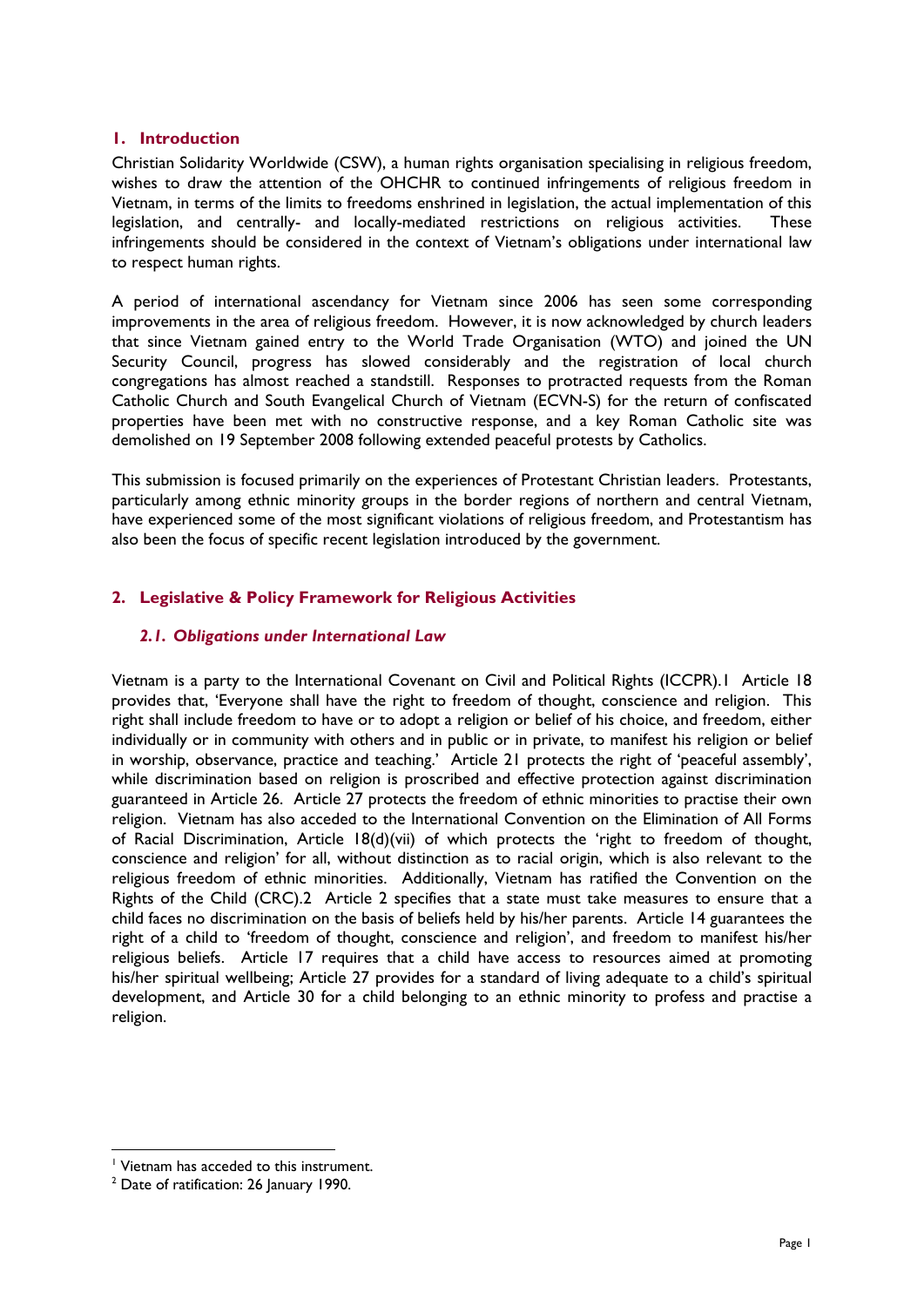#### *2.2. Domestic Framework for Religious Activities*

Article 70 of the Constitution of 1992 provides that, 'The citizen shall enjoy freedom of belief and of religion; he can follow any religion or follow none. All religions are equal before the law. The places of worship of all faiths and religions are protected by the law. No one can violate freedom of belief and of religion; nor can anyone misuse beliefs and religions to contravene the law and State policies.' In addition, Article 69 protects the freedom of opinion and speech, the right to assemble and to 'form associations and hold demonstrations in accordance with the provisions of the law'.

The legislative framework for the religious activities of individuals and organisations in Vietnam is defined specifically in two policy documents introduced since late 2004, which supersede all previous provisions. The 'Ordinance Regarding Religious Beliefs and Religious Organisations' (21/2004/PL-UBTVQH11) came into effect on 15 November 2004. On 1 March 2005, the 'Decree on Religion' (22/2005/ND-CP), known informally as 'Decree 22', was promulgated as a set of guidelines for the implementation of the Ordinance, including the complex and ill-defined process for the registration and recognition of denominations and congregations. Article 1 of the Ordinance guarantees the right to freedom of religion and religious belief, and Article 8(1) prohibits discrimination on the basis of religious beliefs. Chapter 3 (articles 16-25) sets out provisions for religious organisations and their activities, including the system of registration for religious organisations and congregations.

However, the Ordinance also sets out a series of ill-defined caveats to the practice of religion, which go considerably further than the limitations stipulated in international protections for freedom of religion. Article 8(2) prohibits the 'abuse' of religion to undermine national unity, to 'sow division among the people, ethnic groups and religions' or to 'spread superstitious practices'. Article 15 provides that religious activities will be suspended if they 'negatively affect the unity of the people or the nation's fine cultural traditions'. Article 16(1), which provides a definition for the recognition of religious organisations, stipulates that no organisation is permitted to be contrary to 'the nation's fine traditions'. Article 22 sets out stipulations for the character of religious leaders, which must be met for these persons to be recognised by the state, including that they must 'possess the spirit of national unity and national harmony'. Article 35 requires that the international relationships of religious organisations be regulated by the Committee on Religious Affairs (CRA).

The three main criticisms of the framework set out in the Ordinance and Decree are the approach of regulating and managing religious activities, the level of conditionality which is set upon the practice of religion, and the lack of clarity and consistency in the provisions for the registration of organisations and congregations.

#### *2.3. Implementation & training*

1

The lack of consistency in the implementation of the registration system has been widely criticised since the promulgation of the Ordinance and Decree in 2004-05. Measures to train party officials in the policy on religion have also been exposed as deficient.

Of particular concern was the emergence of a leaked internal training manual for officials in the northern highlands in 2006, promulgated by the CRA, which outlined a plan to 'resolutely subdue the abnormally rapid and spontaneous development of the Protestant religion in the region'.3 Following international criticism, a revised edition of the manual was made available to foreign diplomatic officials in 2007. Although the new edition involved a lessening of the inflammatory language which was more characteristic of the 2006 manual, and removed some of its more overtly repressive provisions, it retained both the core objective to 'solve the Protestant problem' by

<sup>&</sup>lt;sup>3</sup> For further information, see the CSW briefing, 'Analysis: Internal Training Manual' (November 2006).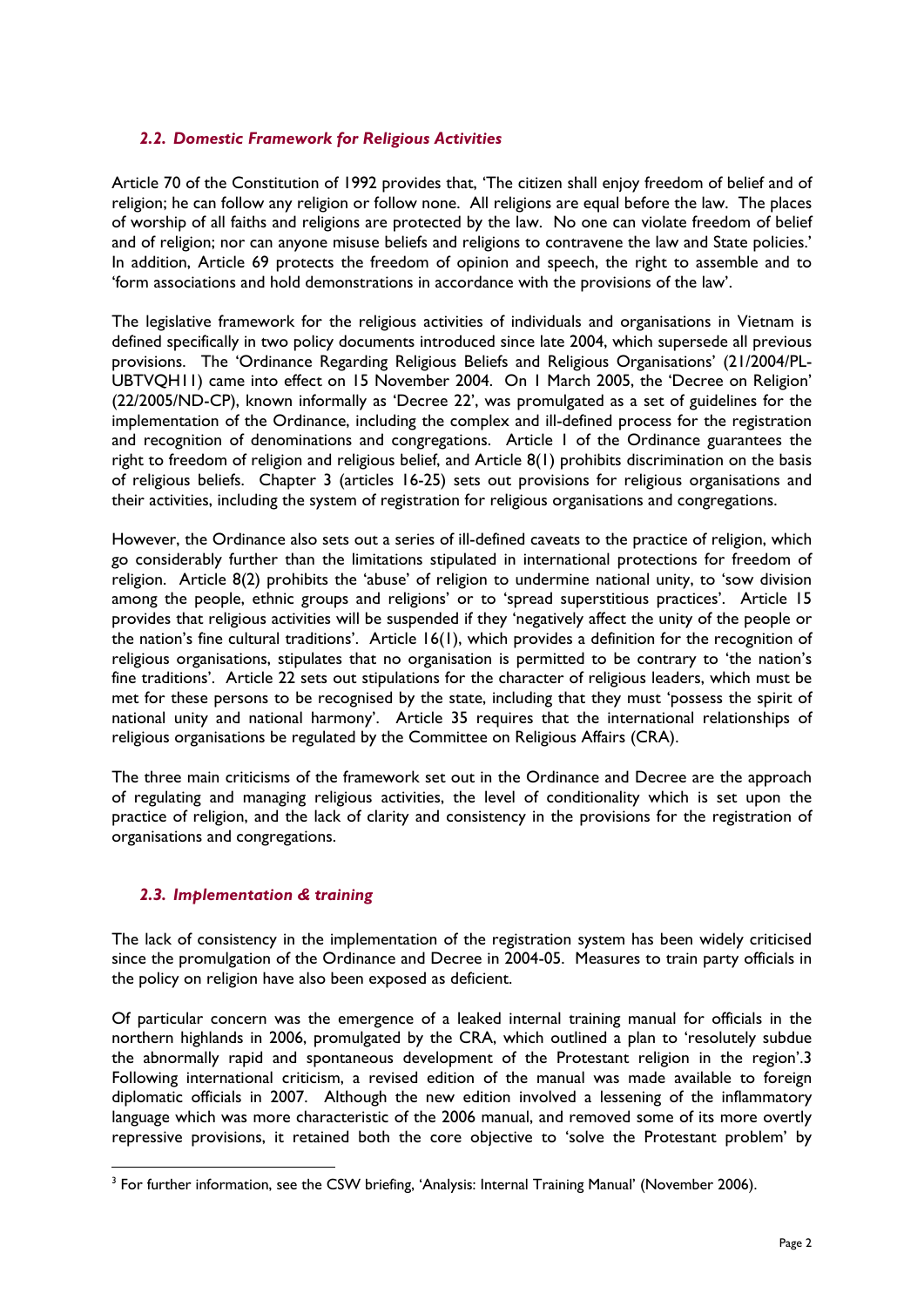subduing its development and the suspicious tone about the politically nefarious nature of religion. The revised edition also failed to provide a full and unconditional prohibition on forcing renunciations of faith, and continued to leave judgements about the legitimacy of congregations to the arbitration of local officials.4

Anecdotal but consistent evidence of an arbitrary approach to the implementation of the registration system has also emerged in the central highlands, with a bifurcation between the approaches taken in training religious leaders and party representatives about the same policy. This has resulted in church leaders being informed that certain aspects of the policy do not apply in the central highlands.

#### *2.4. Status of registrations for Protestant congregations*

The Protestant Church in Vietnam is fragmented and comprises a large number of denominations. As of October 2008, five Protestant bodies had completed the process of being granted full denominational recognition, the highest level of registration, and three were in the latter stages of this process. Denominations with this status have been required to abolish all levels of administration between the headquarters and local congregations, which generates significant administrative obstacles for their operation. Two further groups had received denominational registration, which is the intermediate level.

The rate at which individual congregations have been registered has decreased to a standstill, leaving those which are unregistered in an indeterminate legal condition, vulnerable to harassment and aware of the threat of possible closure. This is a consequence largely of government delays or refusals to register congregations which have applied: one coalition of Protestant churches reports that of 1,498 of its affiliated congregations which have applied for registration, only 334 applications have been successful to date. It is also a consequence of the inconsistent and arbitrary approaches taken by officials around the country, and of continued reluctance on the part of some congregations to apply for registration. Congregations without clear denominational affiliation are the most likely to encounter problems with registration, although new churches and those with ethnic minority congregations are also liable to face particular difficulties. There exists in some areas a tendency on the part of the authorities to request a list of names of members of the congregation. This is required neither by the Decree 22, which establishes the process for registration, nor by the CRA in its training for church leaders: the application forms for registration require only the number of attendees to be provided. The request for lists is interpreted by some as being a government safeguard against figures inflated by some church pastors, but it fuels suspicion of the registration system on the part of the affected house church leaders.

#### **3. Restrictions on Religious Freedom**

1

#### *3.1. Government possession of church property*

A continuing area of concern is that of government possession of properties confiscated from the Roman Catholic Church and the ECVN-S. A Vatican delegation which visited Vietnam in June 2008 raised the issue of land confiscated from the Catholic Church. Catholics held a series of high-profile vigils in Hanoi from December 2007 to call for the return of confiscated property, primarily a site in central Hanoi, which was subsequently razed by the government on 19 September 2008. The ECVN-S released an open letter on 28 March 2008, which aired three main grievances, including the continued government possession of 265 confiscated properties and the destruction of two churches in November-December 2007.

<sup>&</sup>lt;sup>4</sup> For further information, see the joint CSW-ISHR briefing, 'Analysis: 2007 Revision of Internal Training Manual' (February 2008).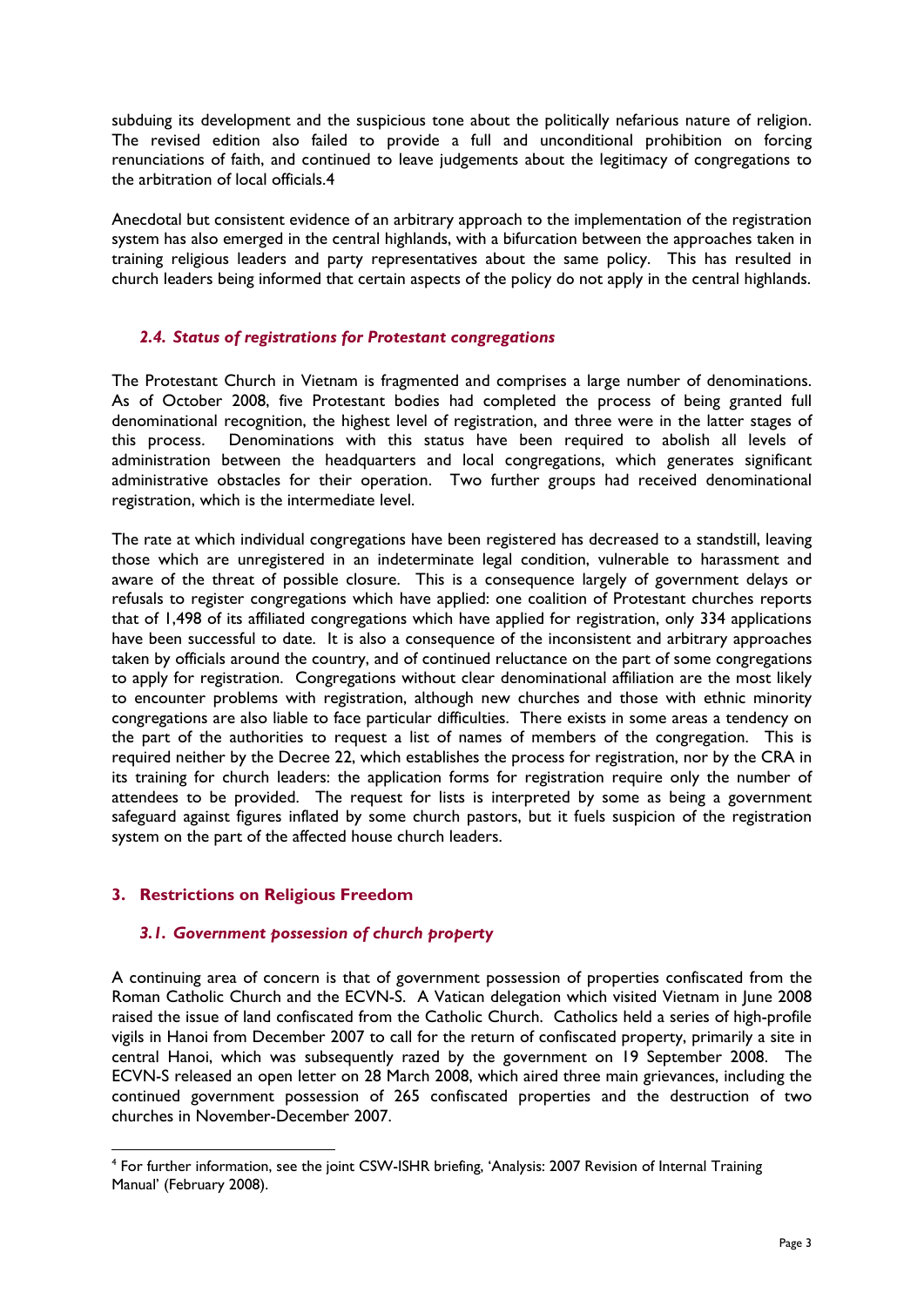#### *3.2. Experiences of restrictions by Protestants*

Protestantism is treated with continued suspicion by the government and local party leaders, resulting in several forms of repression and discrimination.

The trend of forcible renunciations of faith is widely acknowledged as having lessened substantially in Vietnam, although there is evidence that this approach has not been abandoned uniformly, particularly in the northern and central highlands. However, a more persistent threat facing Protestants across Vietnam is the cutting of their access to funding and benefits originating with the government and NGOs, which are mediated through the village-level authorities. This trend has been reported repeatedly in numerous provinces in the northern and central highlands. Owing to the decentralised mediation of such funds and benefits, any expression of hostility from the villagelevel authorities renders the Christian population to be vulnerable in this regard. The threats are carried through in some cases, but not in all. However, church leaders have identified this as a major concern, because even the threatened imposition of economic penalties functions as a disincentive to adoption of Christian faith, and a means of persuading existing Christians to renounce their faith.

The legal rights of ethnic minority Protestants in northern Vietnam have been impaired by the refusal of the competent authorities to issue them with identity cards that recognise their religious affiliation. CSW received reports of this phenomenon in 2007-08 in Tuyen Quang, Dien Bien, Ha Giang and Lai Chau provinces. Typically, authorities have either refused to receive applications where the religion is listed as 'Protestant', or have issued identity cards with the religion listed as 'none' irrespectively. Without proper recognition of their Protestant status, they are left in an indeterminate and vulnerable position: either they have no identity card, or the fact that they are identified as subscribing to no religion may be used to prevent their attendance of churches.

In the context of the central highlands, there continues to emerge evidence of a residual conflation of Protestantism with the Degar political movement by government officials, indicative of a continued distrust of Protestant activity on political grounds. Although there exists and has historically existed some degree of overlap between the Degar movement and its predecessors, and adherents to Protestantism, the attendance of the protests in 2001 by some Protestants was portrayed by the authorities in some contexts as indicative that all Protestants were being sympathetic to Degar political ambitions. Radio propaganda in the central highland region continues to disseminate the notion that Protestants belong to the Degar movement, in what appears to be an attempt to discredit Protestantism on the basis of its supposed nefarious political agenda. Some congregations continue to exist under suspicion of Degar links.

There continues to exist a particular intolerance of the propagation of Christian faith, and new Christians are subject to particular restrictions. In the context of the northern provinces, measures against evangelism are symptomatic of the known concern about Protestant expansion in the area. This is the given raison d'être for the internal training manual 'Concerning the Task of the Protestant Religion in the Northern Mountainous Region', in its original 2006 and revised 2007 editions: to 'resolutely subdue the abnormally rapid and spontaneous development of the Protestant religion in the region'. In the revised edition, the growth of Protestantism is the subject of repeated references, showing this to be an area of concern for the government.

Instances of forced evictions, restrictions on freedom of movement and restrictions on access to theological training are occasionally reported. The use of torture against religious adherents has generally declined, although it has not disappeared entirely.